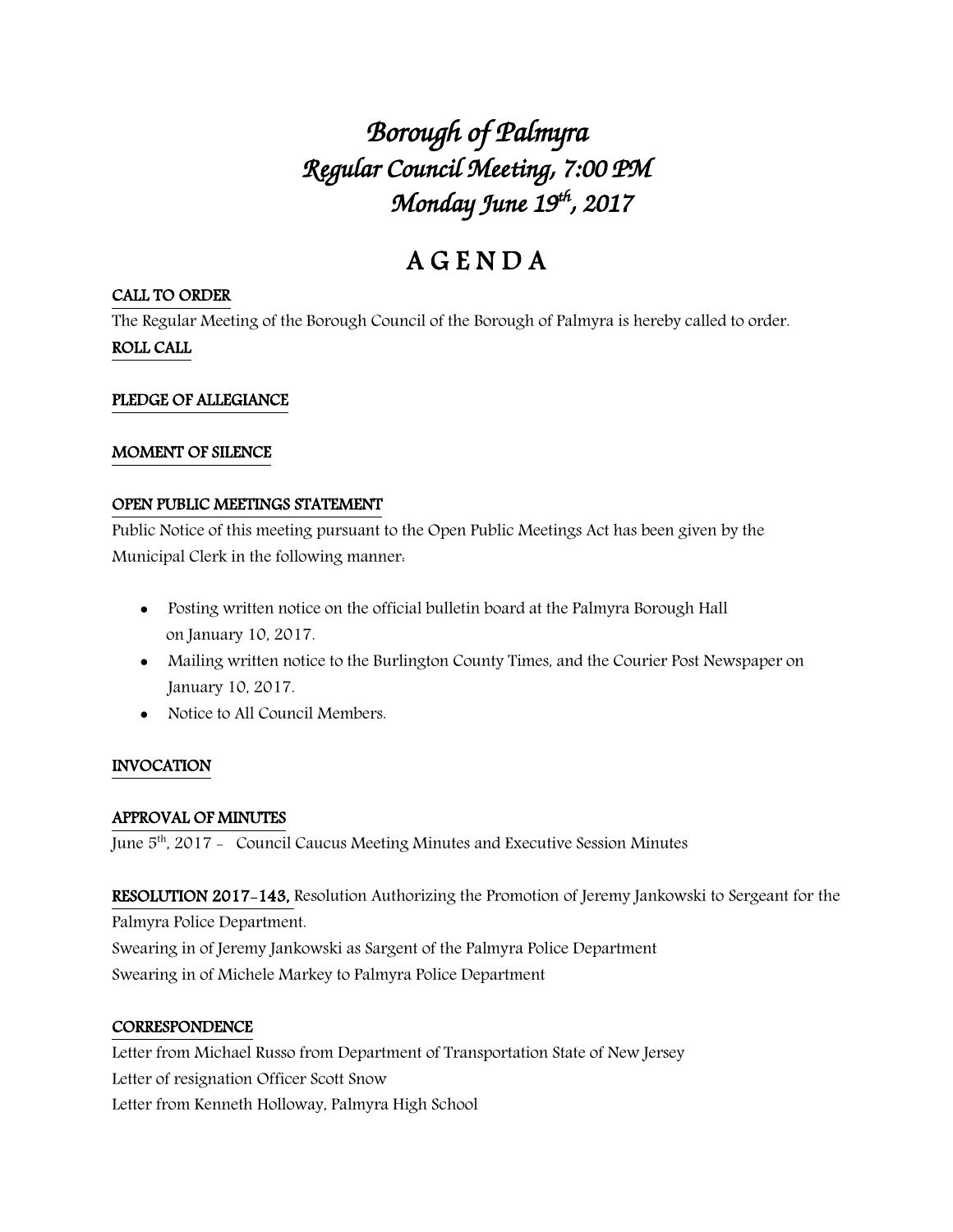#### PUBLIC PORTION

This public portion is for discussion on professional updates, resolutions and ordinances listed on the agenda. Please sign in at the podium, state your name and address for the record. Council will give all comments appropriate consideration. Each citizen will be allotted up to five (5) minutes to speak, in order to allow everyone an opportunity to ask questions and express their opinions or concerns. Please direct all comments to the Mayor. Each citizen may only speak once during each public portion.

#### ORDINANCES ON SECOND READING (Public Hearing).

Ordinance 2017-06, An Ordinance Of The Borough Of Palmyra Amending Ordinance 2016-9 Relating to the Regulating of Towing and Towing Operators Working in the Borough of Palmyra.

#### RESOLUTIONS Consent Agenda

Resolution 2017-144 to Resolution 2017-158 will be enacted as a single motion, if any resolution needs additional discussion it will be removed from the consent agenda and voted on separately.

- Resolution 2017–144, Resolution Requesting Approval of Item of Revenue and Appropriation NJSA 40A: 4-87 (Chapter 159) NJ Solid Waste FY 2017- Clean Communities Grant for \$16,033.85
- Resolution 2017–145, Resolution Authorizing the Participation in the Burlington County Safe Streets Initiative Cooperation Agreement for Mutual Aid
- Resolution 2017–146, Resolution Authorizing the Lease/Purchase of the 2017 Ford Interceptor Utility From Winner Ford of Cherry Hill, New Jersey Under State Contract #88728 With 3 Payments in the Amount of \$11,357.43 For a Total Payment of \$34,072.29 Which Includes Financing Fees.
- Resolution 2017-147, Resolution Authorizing 2017-2018 Liquor License Renewal for Ashburn Corporation T/A Roger Wilco Liquor Store Plenary Retail Distribution License #0327-44-005- 007
- Resolution 2017–148, Resolution Authorizing 2017-2018 Liquor License Renewal St. Joseph Council #1984 Club License #0327-31-008-001
- Resolution 2017-149, Resolution Authorizing Approval to Issue Towing Permits to Helmrich's/HEI Towing, Lenny's Towing, and Steve Flanagan's Towing Effective July 1st, 2017 thru December  $31<sup>st</sup>$ , 2019 in Accordance with Ordinance 2017-06 for the Borough of Palmyra
- Resolution 2017–150, Resolution Authorizing the Purchase of an Upgraded 64-bit server and related appurtenances, and all labor, software, warranty services, various licenses and UPS unit, to be provided and /or installed by All Covered IT Services of Mt. Laurel, NJ and Hewlett Packard (under HP state contract) in the amount of \$20,748.47, utilizing capital improvement funds.
- Resolution 2017-151, Resolution Appointing John K. Haines as Public Works and Sewer Plant Superintendent effective June  $16<sup>th</sup>$ , 2017 at the Salary of \$85,000.00 and per the terms of his Offer of Employment dated June  $12^{th}$ , 2017.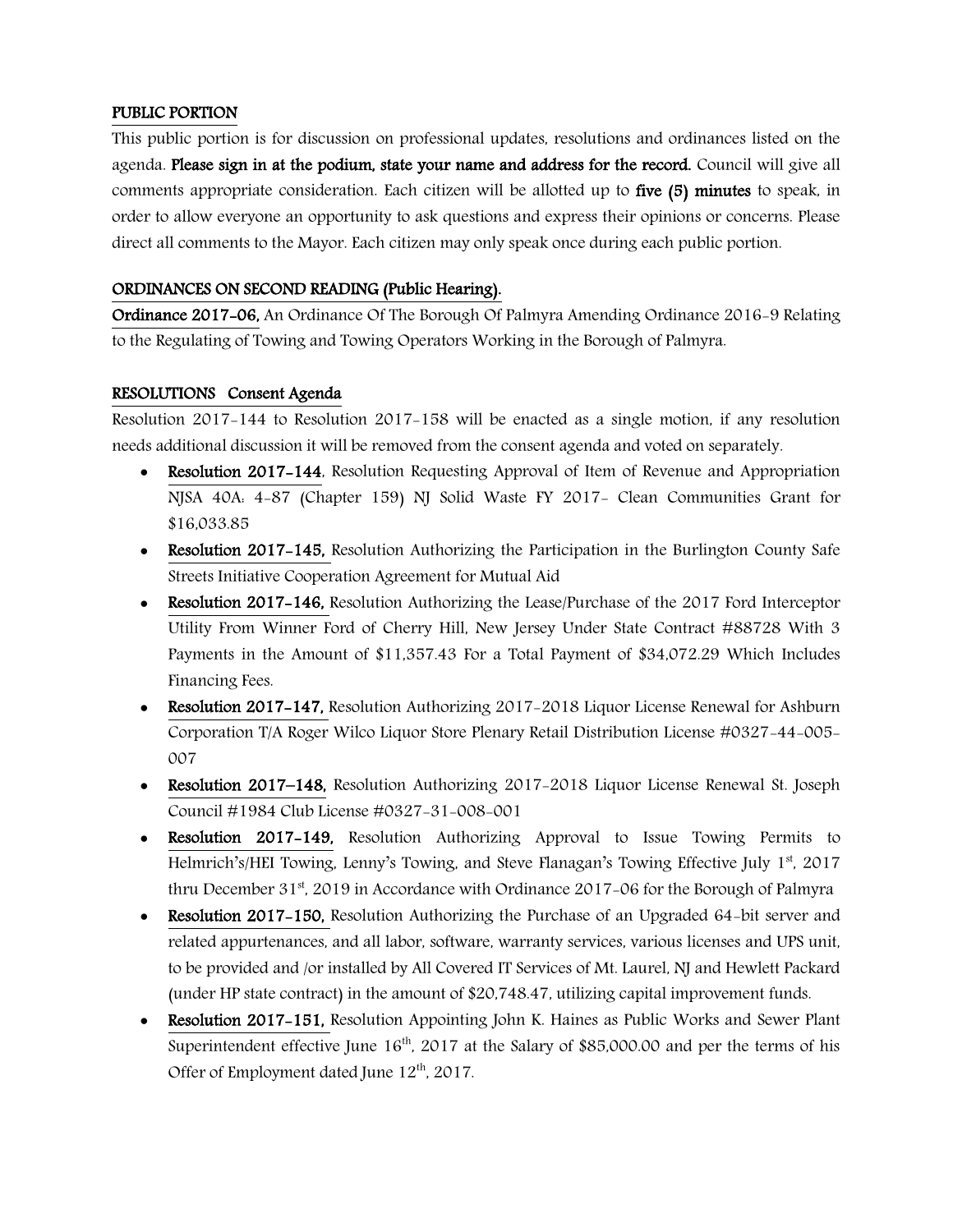- Resolution 2017-152, Resolution Appointing John K Haines as Recycling Coordinator, Stormwater Coordinator, Clean Communities Coordinator and Certified Tree Officer for the Borough of Palmyra effective June  $16<sup>th</sup>$ , 2017 with Appointment to expire December 31<sup>st</sup>, 2017
- Resolution 2017-153, Resolution Authorizing the Execution of a Contract Renewing Membership in the Burlington County Municipal Joint Insurance Fund
- Resolution 2017–154, Resolution Appointing Doretha R. Jackson As Fair Housing Officer For The Borough of Palmyra
- Resolution 2017–155, Resolution Authorizing Submission of the 2016 Recycling Tonnage Grant Application
- Resolution 2017-156, Resolution of Governing Body Acknowledging Receipt of and Certification of the Annual Audit
- Resolution 2017–157, Resolution Authorizing 2017–2018 Liquor License Renewal Oberg, LLC T/A Currans Retail Consumption License With Broad C #0327-32-003-007
- Resolution 2017–158, Resolution Authorizing the Payment of Bills for the Month of June 2017 In the Amount of \$1,334,092.19

#### MOTION TO APPROVE TREASURERS REPORTS

May 2017

#### COMMUNITY SPOTLIGHT

 $\bullet$ 

#### DISCUSSION ITEMS

- Waterfront Park Project Naming
- Potential referendum for purchase of ladder truck and public outreach efforts
- Master Plan, 10 year review
- Various road improvements & potential vacations
- July  $3^{rd}$  potential holiday exchange (July Caucus Meeting nothing scheduled)
- Fillit Mediation

#### ADMINISTRATOR REPORT

- PSEG gas main project
- Curb on Horace, Leconey, Third, Berkley, Maple & Fifth Avenues/Streets
- Habitat for Humanity LUB Application for June  $21<sup>st</sup>$ , 2017
- 34 Pear Street foreclosure/agreement
- 2017 Brownfields Conference, December 5-7, Pittsburgh, PA
- Pothole repairs
- Website app
- Payroll/ Finance Clerk update
- CC Scheduling Coordinator update
- Proposed Agenda re-configuration
- Road & Paving Conditions Inventory maps